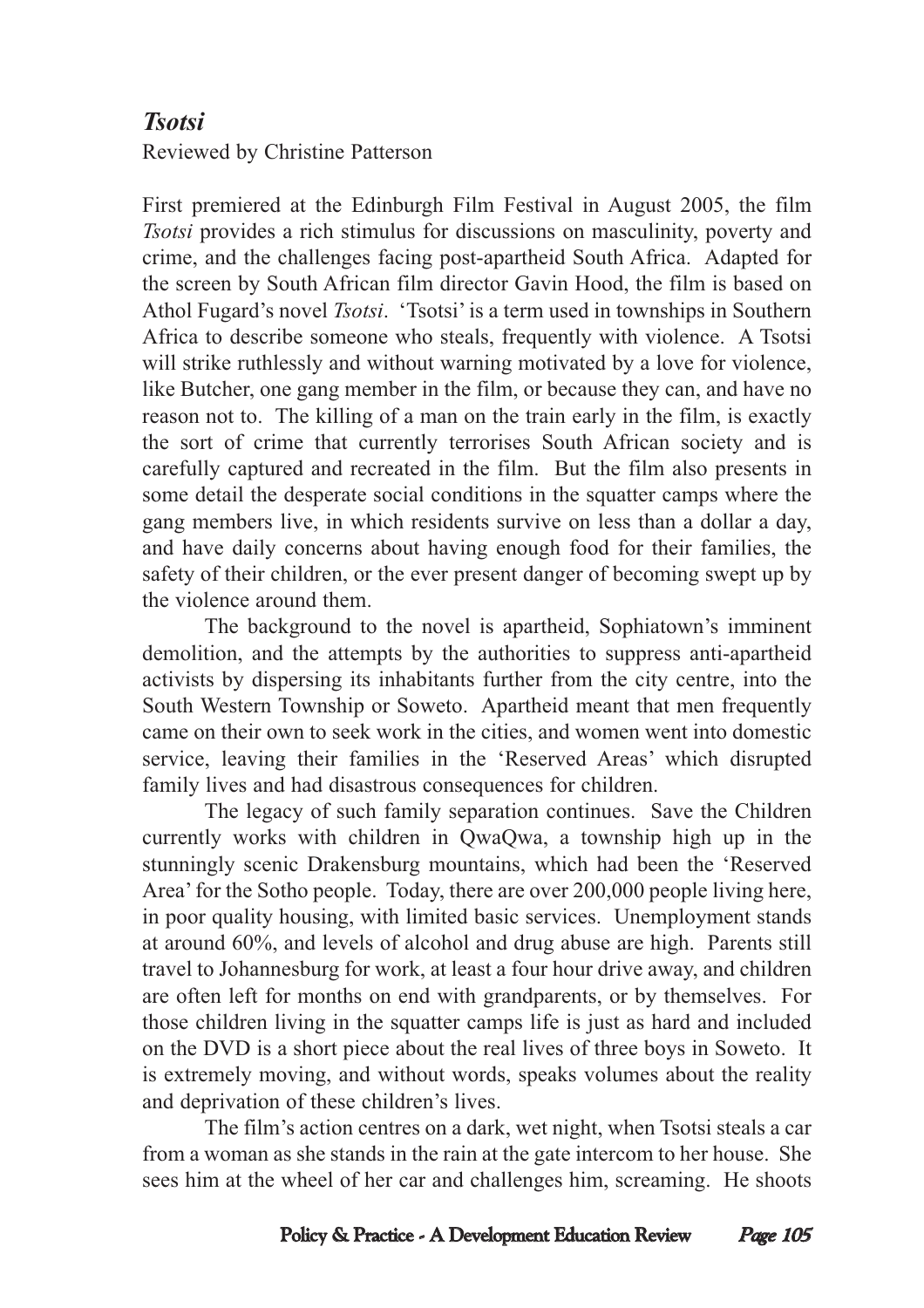her and speeds away. Only later, when he stops the car, does he realise that her baby is in the back seat. He abandons the car, and takes the baby with him. By introducing a middle-class black family into the story, and making it their baby that is kidnapped, Hood is able to draw painful comparisons between Tsotsi's childhood, and that one from which he has plucked the baby. The story is not centred on a conflict between people of different races, but on the consequences of conflict and poverty.

Tsotsi is a young man without a past or an education. He viciously beats his friend, who asks him if he understand the word decency. Nor does he know his real name. Much later he meets some children living in empty sewer pipes, just as he did. A flashback reveals a violent father, and a sick mother – and his name, David. The novel allows the reader to follow David's journey as he rediscovers the part of himself that feels through his thoughts and emotions. The cinematography in the film allows the viewer to do this too, with Hood's close-up facial shots cutting to wider shots revealing the vast wasteland still separating the squatter camps from the city.

The DVD offers three endings to the film, and in doing so, Gavin Hood is allowing his audience to ask what do you want to happen to David? Is there hope in the not-so-new South Africa for him? In real life, projects like Engender Health's 'Men as Partners' project are reaching out to men like David and finding strategies to support them. The South African government has an ambitious house-building programme, to bring an end to the squatter camps, but what are the long term solutions for the cities, and for places like QwaQwa? Can that many people continue to live there? And in what conditions? The film offers a great starting point for looking at projects like this, and considers afresh discussions on gender, justice, development and sustainability.

There is an additional gem among the DVD extras in the form of the short film *The StoreKeeper*. This is an earlier, award-winning short film by Gavin Hood and really captures rural South Africa. It tragically underlines a quotation by Eglantyne Jebb, founder of Save the Children, which I frequently cite: 'Children are the first and most vulnerable victims of war', which on reflection, probably applies to the whole DVD.

*Tsotsi* (2006) [Film]. Hood, G. Johannesburg: The UK Film & TV Production Company PLC.

**Christine Patterson** is the Global Dimension Co-ordinator for Save the Children in UK, and manages global campaigns and